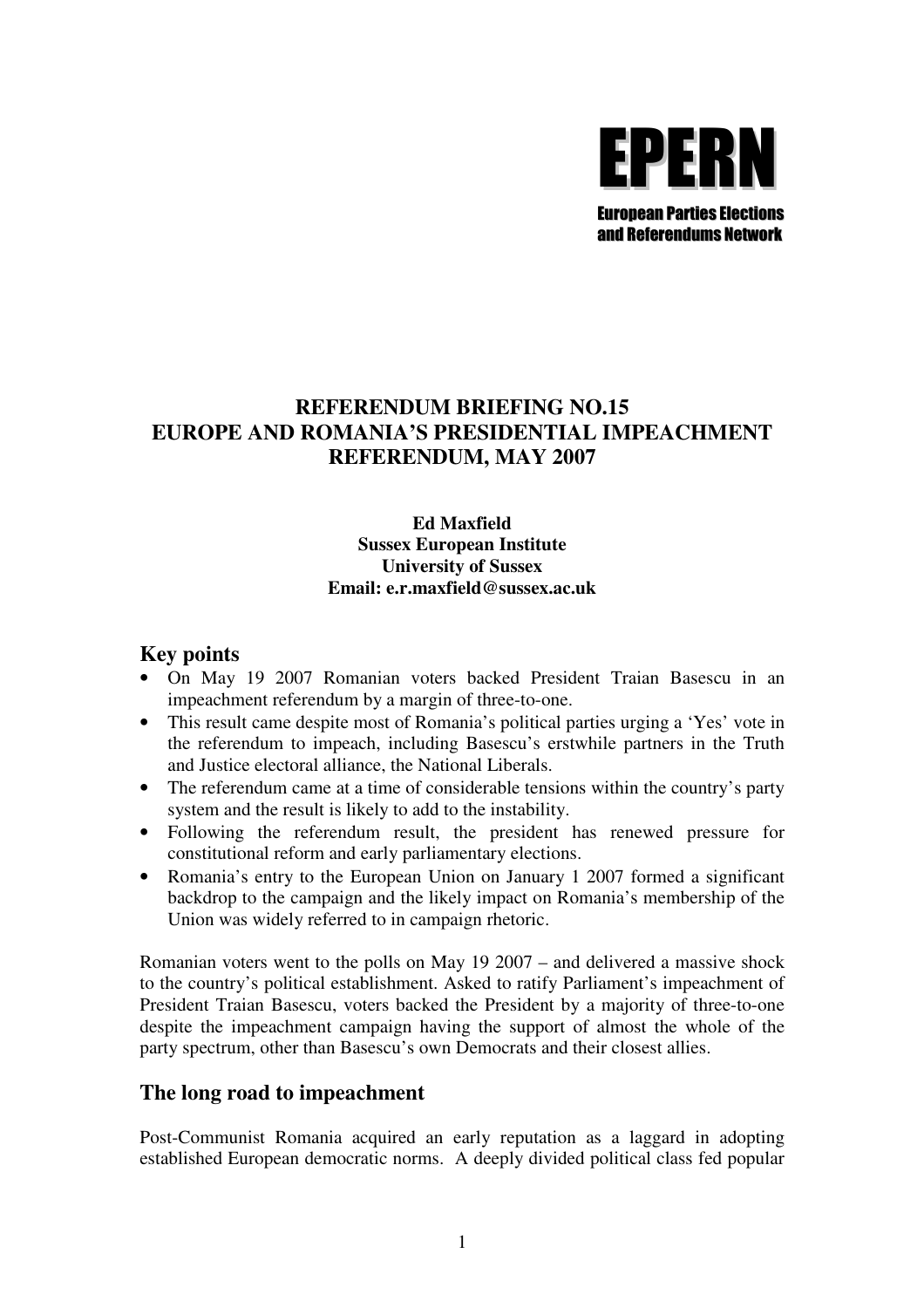mistrust of political structures.<sup>1</sup> The economic traumas of transition were prolonged and an impoverished populace was suspicious of a newly emerged rich and powerful elite. Nationalist tensions bolstered support for anti-democratic demagogues such as Corneliu Vadim Tudor who secured second place in the 2000 presidential election.

The divide formed by the political transition from Communism has retained a significant resonance over the last 17 years. The National Salvation Front (Frontul Salvarii Nationale: FSN) transformed itself from a provisional revolutionary governing body into a political party in January 1990 – a party that was dominated by former Communists. The Front subsequently split between 'conservatives' around President Ion Iliescu (who went on to form the Social Democratic Party: PSD) and 'modernisers' grouped around former Prime Minister Petre Roman. The modernisers eventually evolved into the Democratic Party (Partidul Democrat: PD) and in 2001 Roman was replaced as party leader by Traian Basescu.

Basescu has rarely shied away from controversy during his time in public life. His background in the merchant navy and his grasp of populist rhetoric have helped to set him apart from contemporaries who had pursued more overtly political careers under the former regime, although he has never hidden the fact that he was a Communist Party member.

Basescu's first political conjuring act was to come out of the centre-right coalition in  $2000$  as one of the few government figures with an enhanced political profile.<sup>2</sup> His role as Transport Minister had given him the opportunity to gain national prominence while avoiding association with more turbulent portfolios such as energy, the economy or foreign policy. He was undoubtedly seen as an active trouble-maker within the Government, but his association with agitation against its unpopular leadership was unlikely to damage his standing among the wider electorate.

Basescu was elected mayor of Bucharest in 2000 by the narrowest of margins. He entered the race late after engineering the replacement of the Democrats' lacklustre candidate – the publicity he received from his eleventh hour intervention being enough to propel him into the run-off ballot with the Social Democrat candidate. Basescu's mayoral campaign was marked by the use of innovative marketing techniques which focused on his determination to tackle corruption.<sup>3</sup>

 $\overline{a}$ 

<sup>&</sup>lt;sup>1</sup> Romania's unusual path to democracy saw a popular revolution overthrow Communist President Nicolae Ceausescu in December 1989 only for a government of former Communist apparatchiks to emerge which retained power through to 1996. Popular support for politicians, democratic structures and the market economy has remained relatively weak throughout the post-Communist era.

 $2$  The centre-right Democratic Convention (Conventia Democratia Romana: CDR) had won elections in 1996 but crashed from power in 2000. The largest party in the Democratic Convention failed even to cross the threshold to obtain representation in parliament as part of a revamped gropuing. The Convention's coalition partners – including the Democratic Party – also lost support in the election which came at the end of a period of acute economic instability and a widespread sense of lost opportunities for political and economic reform.

<sup>3</sup> Youthful activism was another feature of Basescu's mayoral campaign. These elements came together as groups of young Democratic Party members cycled around Bucharest handing out leaflets that carried Romania's fixture list for the Euro2000 football championship as well as messages supporting Basescu.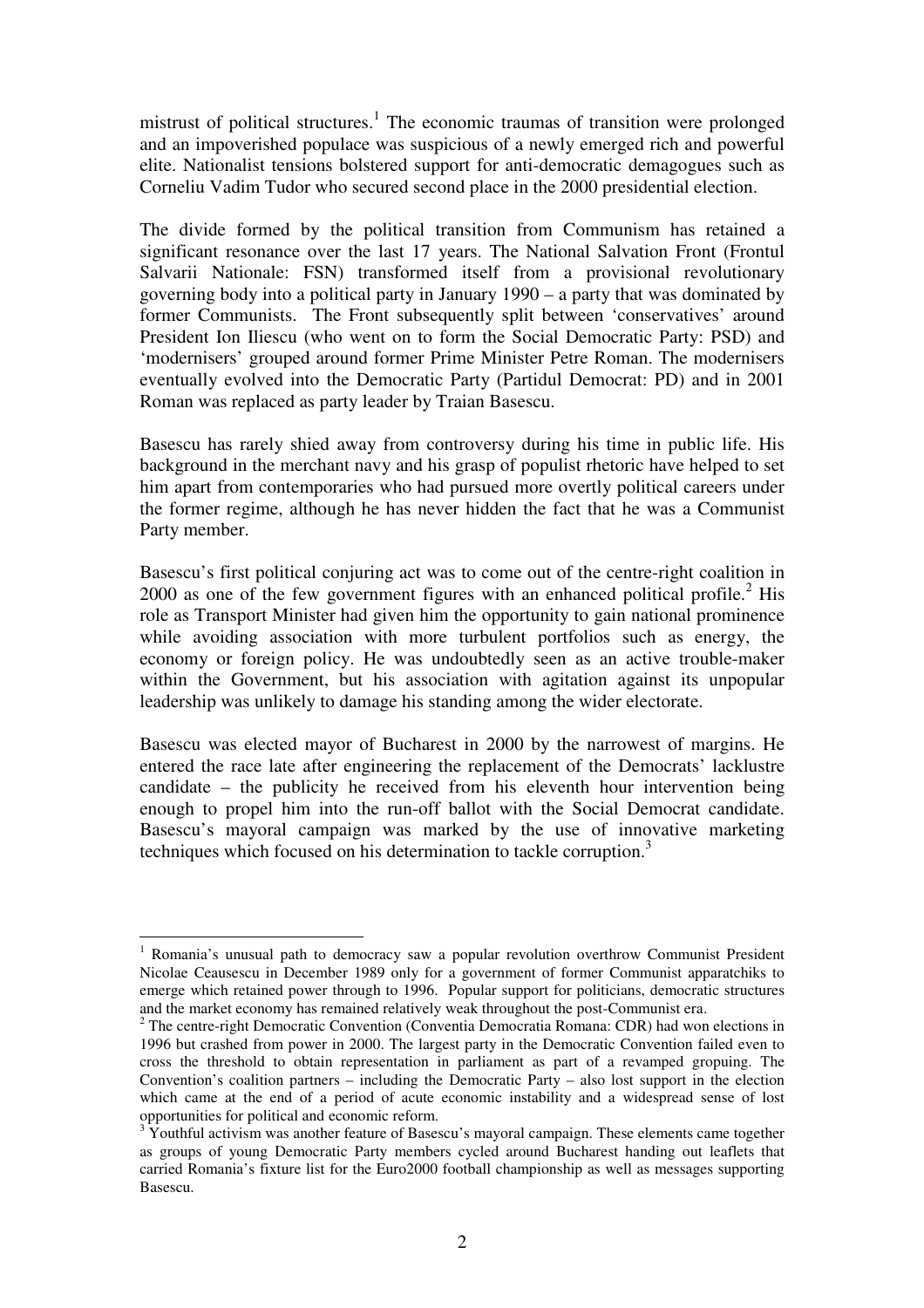After replacing Roman as leader of the Democrats, Basescu set about repositioning the party. Basescu pursued an electoral alliance with the National Liberal Party (Partidul National Liberal: PNL). The National Liberals were a survivor of the 1996- 2000 government but significantly they had consistently shown themselves to be pragmatic in their approach to coalition building throughout the post-communist period. The new electoral pact was cemented in time for the general election of 2004. In 2005, the Democrats abandoned membership of the Socialist International and the Party of European Socialists in favour of a re-branding as a 'Popular Party' in the West European mould and membership of the European People's Party umbrella grouping. A gap had opened on the centre-right of Romanian politics which the Democrats – a party of arch political entrepreneurs – were in the process of filling.

### **Romania's 'Orange Revolution'**

 $\overline{a}$ 

In 2004, Basescu repeated his election trick of four years earlier on the national stage. The National Liberal/Democratic Party compact was launched as the Truth and Justice Alliance (Alianta DA) and adopted the orange motif of neighbouring Ukraine's west-oriented revolutionaries. But polls consistently showed that Social Democrat prime minister Adrian Nastase was heading for victory in the Presidential ballot. Shortly before the poll, Alliance presidential candidate and National Liberal leader Teodor Stolojan announced his withdrawal on health grounds leaving Basescu to step in as the new candidate.

Basescu went on to snatch victory in the run-off ballot by the thinnest of margins at a point where the Social Democrats had already begun negotiations to form a government. The result triggered a crisis within the Social Democrats which, at the time of writing, is still unresolved. A new government was formed by National Liberal Calin Popescu-Tariceanu, a coalition of: the National Liberals, the Democrats, the Hungarian minority alliance (Democratic Alliance of Hungarians in Romania: UDMR) and the Humanist Party (later to re-brand as the Conservative Party: Partidul Conservator, PC).<sup>4</sup>

From the beginning tensions between the President (and the Democrats) and the other coalition parties appeared. The reasons for the clashes are varied but they developed a pattern whereby Basescu cast himself as an energetic reformer held back by vested interests. The internal conflict became public when Prime minister Tariceanu backtracked on his agreement with Basescu to resign and call early parliamentary elections. The Alliance had a fragile hold on the parliament and the opposition Social Democrats were able to exert considerable influence.

Revelations that wealthy oil magnate Dinu Patriciu had provided financial backing to both the National Liberals *and* the Social Democrats at the previous election stoked the conflict further. Tariceanu was accused of soliciting Basescu's intervention on Patriciu's behalf in the course of corruption investigations. As the relationship between Basescu and Tariceanu collapsed, the president developed a theme that accused the National Liberal leader of being in the hands of oil barons and oligarchs.

<sup>&</sup>lt;sup>4</sup> The Conservative Party's role as a trigger of instability is worth noting. The party had run a joint list with the Social Democrats in the parliamentary elections but had abandoned the Social Democrats when Basescu unexpectedly won the presidential run-off. This led to a perceived lack of legitimacy for the new coalition government, strengthening Basescu's case for early elections.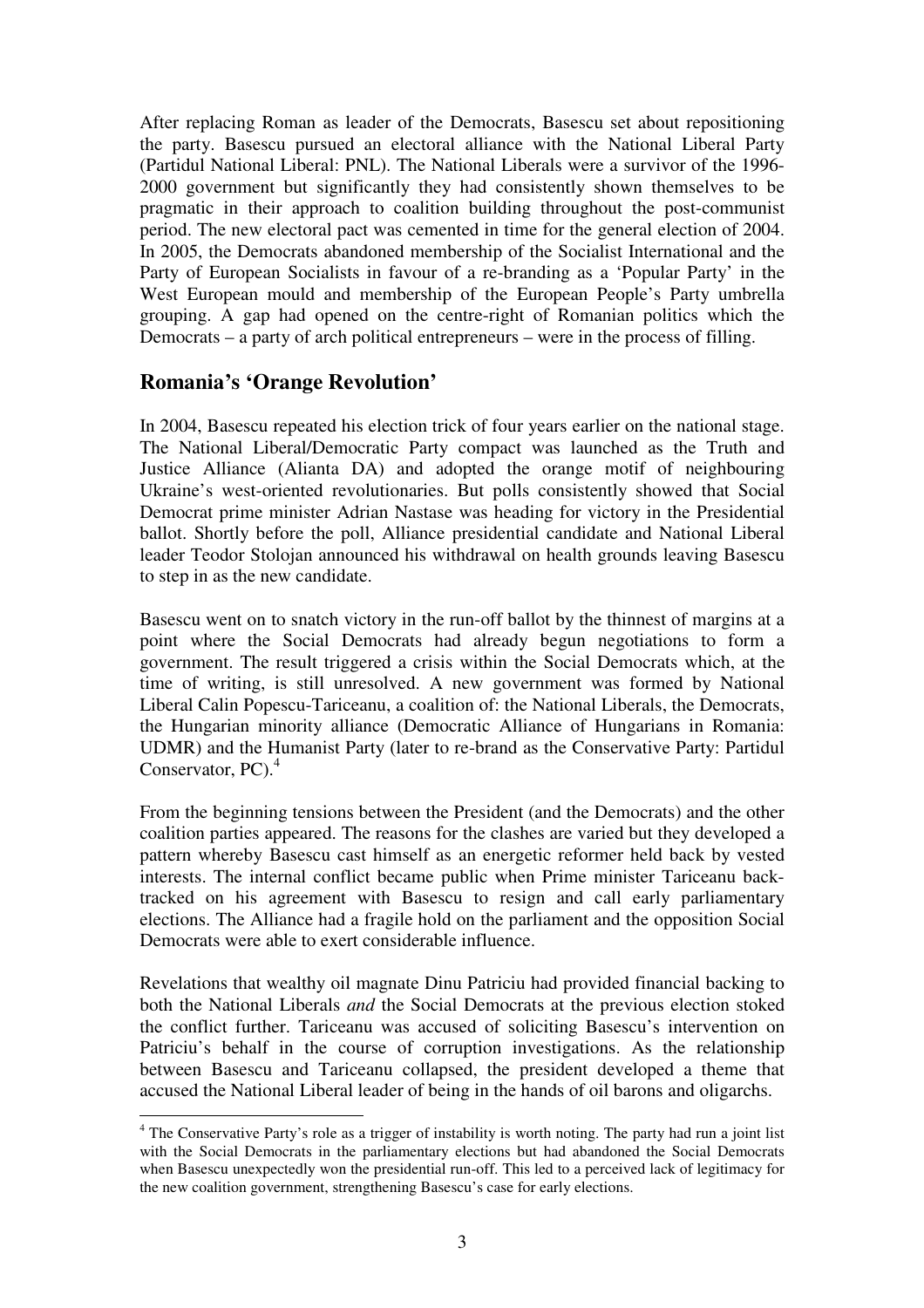Basescu's decision to launch a lustration enquiry may well have been the final straw. The failure to fully investigate the country's Communist past had been a significant source of disillusion with the 1996-2000 government. Basescu's determination to promote this issue intensified the power struggle and united his opponents. It provided motivation for prominent figures with long histories – Dan Voiculescu of the Conservatives, Vadim Tudor and former president Ion Iliescu – to move their parties behind the impeachment campaign.

### **Orange divorce: impeachment**

 $\overline{a}$ 

The political temperature had reached an unseasonable high by the autumn of 2006. Impending accession to the European Union meant the scheduling of elections to the European Parliament (EP) which resulted in intensive pre-election manoeuvring. The conflict between Basescu and Tariceanu provided the context but all the main parties were caught up in feverish activity. The Conservative Party attacked the (Democrat) Justice Minister, the Social Democrats suffered sustained internal turbulence, the Hungarian Alliance raised the provocative banner of self government, and the populist Gica Becali "went to war with everyone".<sup>5</sup>

In December 2006, the National Liberals split. Teodor Stolojan led a break-away faction which opposed Tariceanu's leadership and favoured closer co-operation with the Democratic Party. The new group established the Liberal Democratic Party (Partidul Liberal Democrat: PLD) which sought affiliation to the European People's Party.

The immediate triggers for the impeachment process were the accusation that Tariceanu had sought Basescu's intervention in the Patriciu trial and Basescu's refusal to ratify ministerial appointments proposed by the Prime Minister. The escalating accusations of corruption on both sides led Social Democrat leader Mircea Geoana to announce in mid-January that his party would seek judicial investigation of the president. At the same time the Social Democrats initiated parliamentary procedures towards impeachment. In response, parliament invoked the presidential impeachment process under Article 95 of the Constitution.

Having scheduled the EP elections for mid-May, the government cancelled the poll in March, citing the growing constitutional conflict. Facing a divided Liberal family and a popular President, more cynical analysis suggests the postponement of the elections was due more to likely poor results for the National Liberals.

The breakdown between the Democrats and the National Liberals was complete by the time Justice Minister Monica Macovei spoke out against the decision to cancel the elections. Tariceanu re-structured his government without Democrat Party ministers in April. The re-organised government was formed by the National Liberals and the Hungarian Alliance, sustained by parliamentary backing from the Social Democrats (the Conservative Party had quit the government in December). The referendum

<sup>&</sup>lt;sup>5</sup> Becali is the high-profile owner of Steaua Bucharest Football Club. He leads the New Generation Party (Partidul Noua Generatie: PNG) which pursues a populist/nationalist line. The *Romania Libera* newspaper carried a headline in October 2007 which claimed Becali was at "war with everyone", an illustration of the fevered political climate of the period.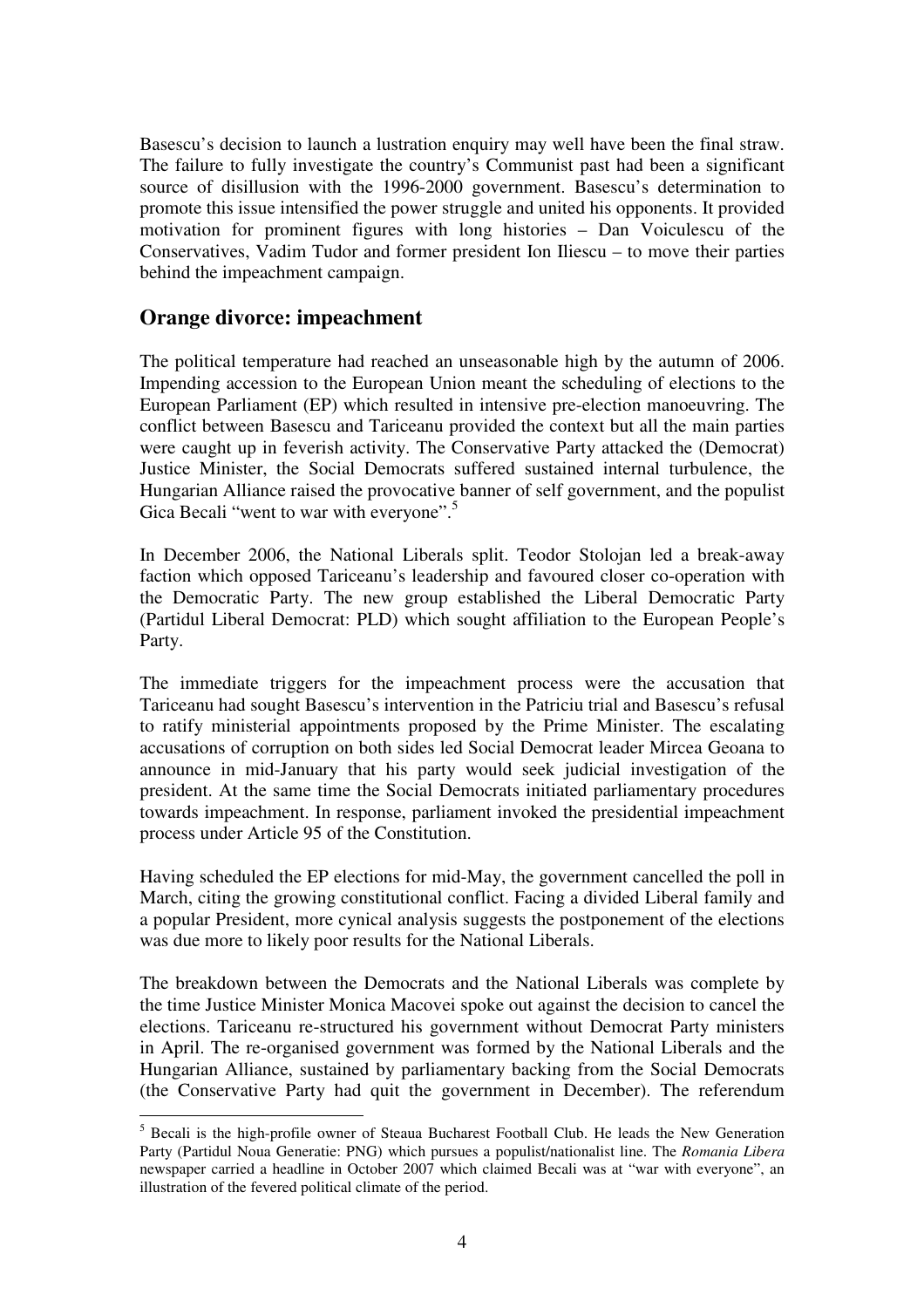campaign finally became an inevitability when parliament pressed ahead with the impeachment process even after the Constitutional Court had failed to find sufficient cause to recommend the dismissal of the President.

## **The referendum campaign**

Inevitably the campaign was highly charged and highly personalised. The evidence available suggests that Basescu 'won' the campaign as well as the election. Polls taken in April showed him in a strong position but tracking the limited number of surveys published during the campaign showed his position strengthening consistently.

The reasons for the success of Basescu's campaign would seem to be relatively clear. Firstly, the pro-Basescu campaign had the advantage of unity of purpose (defending the President from impeachment) and a relatively tight organisation (based around the Democratic Party and Basescu's 2004 presidential election team). By contrast the supporters of impeachment were a diverse set of parties who apparently struggled to co-ordinate their campaigns.

Secondly, the pro-Basescu campaign was well financed. One senior National Liberal politician claimed that Euro 12 million had been spent on the president's campaign. It certainly had a professional look. Basescu's campaign rallies were generally larger than his opponents and saw a reprise of the orange revolution theme of the Alliance's 2004 election campaign. It also made more imaginative use of new media – Basescu's web-site making full use of video, campaign reports, virals and downloads.<sup>6</sup> The youth wings of the parties opposed to Basescu attempted to inject some dynamism into the 'Yes' campaign. One of the more notorious events of the campaign was the erection of 'Alley 322' – a row of 322 posts put up in Bucharest's Youth Park to represent the 322 parliamentarians who voted for impeachment. The Alley was criticised as inappropriately threatening as representing the stakes on which mediaeval Turkish invaders were impaled by Romanian barons. The National Liberal youth wing countered with a demonstration in the shadow of the Alley, launching over 100 toy boats on to the park's lake – the boats representing merchant ships allegedly sold for nothing by Basescu in his time as a minister!<sup>7</sup>

Probably most significant, though, was the Basescu campaign's ability to focus clearly on a limited set of messages and to dominate the agenda of the campaign as a result. The Basescu campaign focused on three core themes:

- The fight against corrupt political oligarchs who were in effect attempting a coup against the democratically elected president.
- The need for modernisation of Romania's government.
- The threat to Romania's status within the European Union.

 $\overline{a}$ <sup>6</sup> www.basescu.ro carried a number of 'viral' cartoon ads designed to be forwarded by supporters in emails. It also saw the return of Basescu's 'red pepper' motif used in his presidential campaign – with a downloadable computer game in which the hot pepper chased more mundane vegetables representing his political opponents.

 $<sup>7</sup>$  Another stunt which hit headlines beyond Romania was a text message circulated on the eve of poll</sup> urging voters to vote for impeachment and which was made to appear as though it came Democratic Party leader Emil Boc.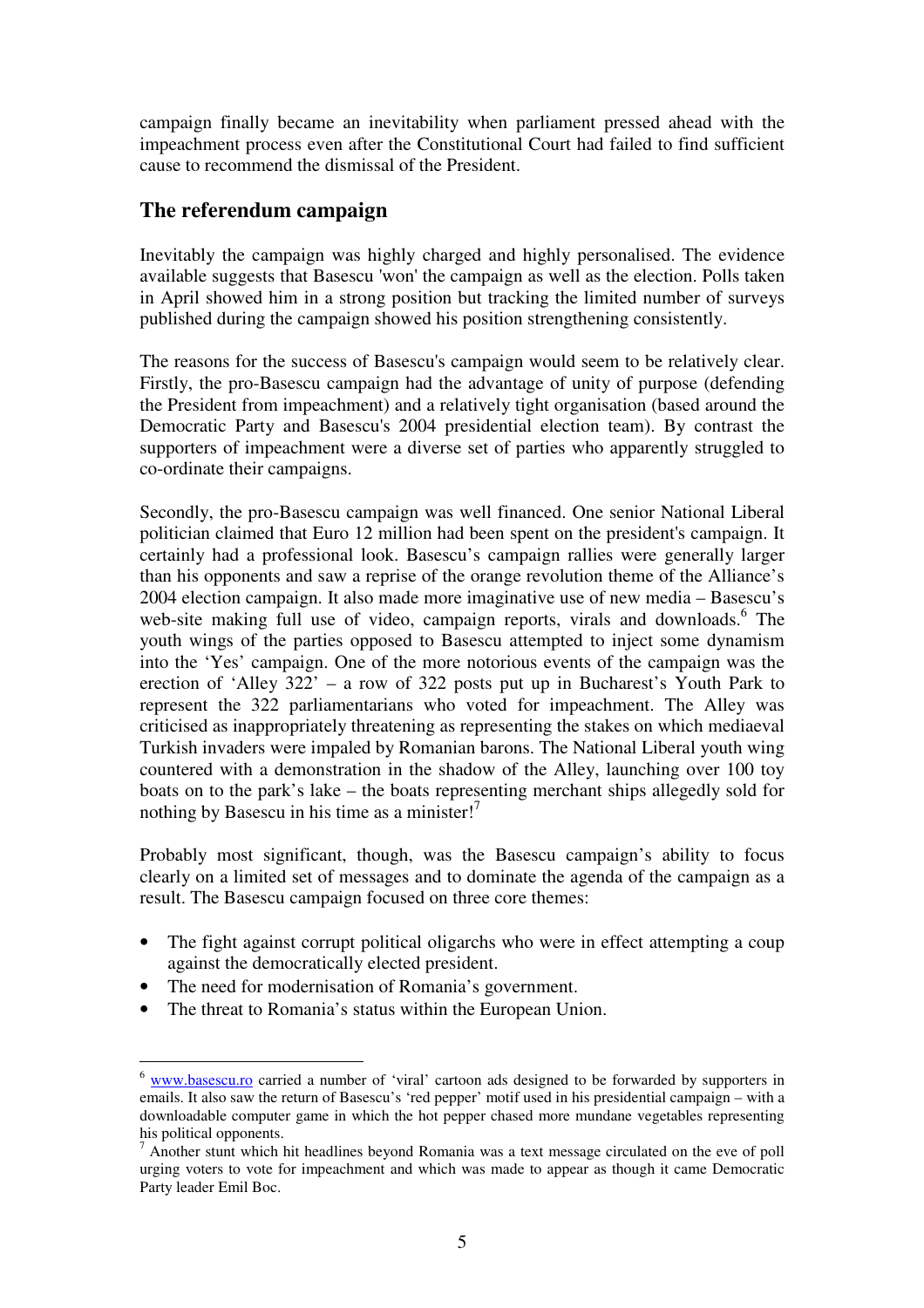As the campaign developed and Basescu became increasingly confident of victory he developed the issue of constitutional reform as a major plank in his platform. The president had promoted the idea of a referendum on the introduction of electoral reform earlier in the year (linked to an attempt to break the power of political barons by moving to single member electoral districts rather than closed party lists). This evolved into a significant campaign for modernisation of Romania's system of government.

The attempt to tar all of his leading opponents as part of the same corrupt political class was central to Basescu's campaign - a sensible tactic given the low opinion that the electorate holds of most of its post 1989 political leadership. Much of the disjointed opposition campaign was aimed at countering this attack, mainly by attempting to characterise Basescu himself as corrupt (and later in the campaign as being drunk in charge of the presidency).

The President's line was a reasonably easy hit given the links between the National Liberals and the Social Democrats exposed by the Patriciu affair. A neat twist was added by the use of the term oligarch since it conjured images of links with Russia and of links with the political class's communist past. Basescu pursued this theme even to the extent of accusing businessman Alexandr Kondyakov of close ties to the impeachment campaign, and being part of a Russian network intent on destabilising Romania.

# **The role of Europe in the campaign**

The 'Kondyakov Affair' serves to highlight the significance of Europe as a thread running through the campaign. Both sides attempted to portray the other as risking Romania's status within the European Union by displaying anti-democratic tendencies. To some extent, also, both sides fought the campaign in the international media as they tried to consolidate their own interpretations of the issues at hand. The 'Adevarul' newspaper, for example, reported prime minister Tariceanu as using the foreign media to promote the image of Basescu as an anti-European demagogue. The media within Romania certainly kept a watchful eye on international reaction to the process – regularly reporting comments made in the European press.

Basescu constantly cast himself as the only politician capable of leading Romania on the road to the west – contrasting with the eastern orientation of his opponents. He exploited his position as president to project an image as a statesman on the international stage. Early in the year, for example, he made a high profile visit to the Republic of Moldova to highlight Romania's role as a link between the state and the European Union.

Basescu also drew upon the support of his European political allies in the European People's Party. Pro-impeachment campaigners, too, sought backing from their European sister parties (Tariceanu and the National Liberals more so than the Social Democrats).

Ultimately, Europe provided a back-drop to the campaign – unsurprisingly given the proximity of accession. Fear of reprisals from the EU was exploited by both sides in a way which probably confused public perception of the likely outcome. But more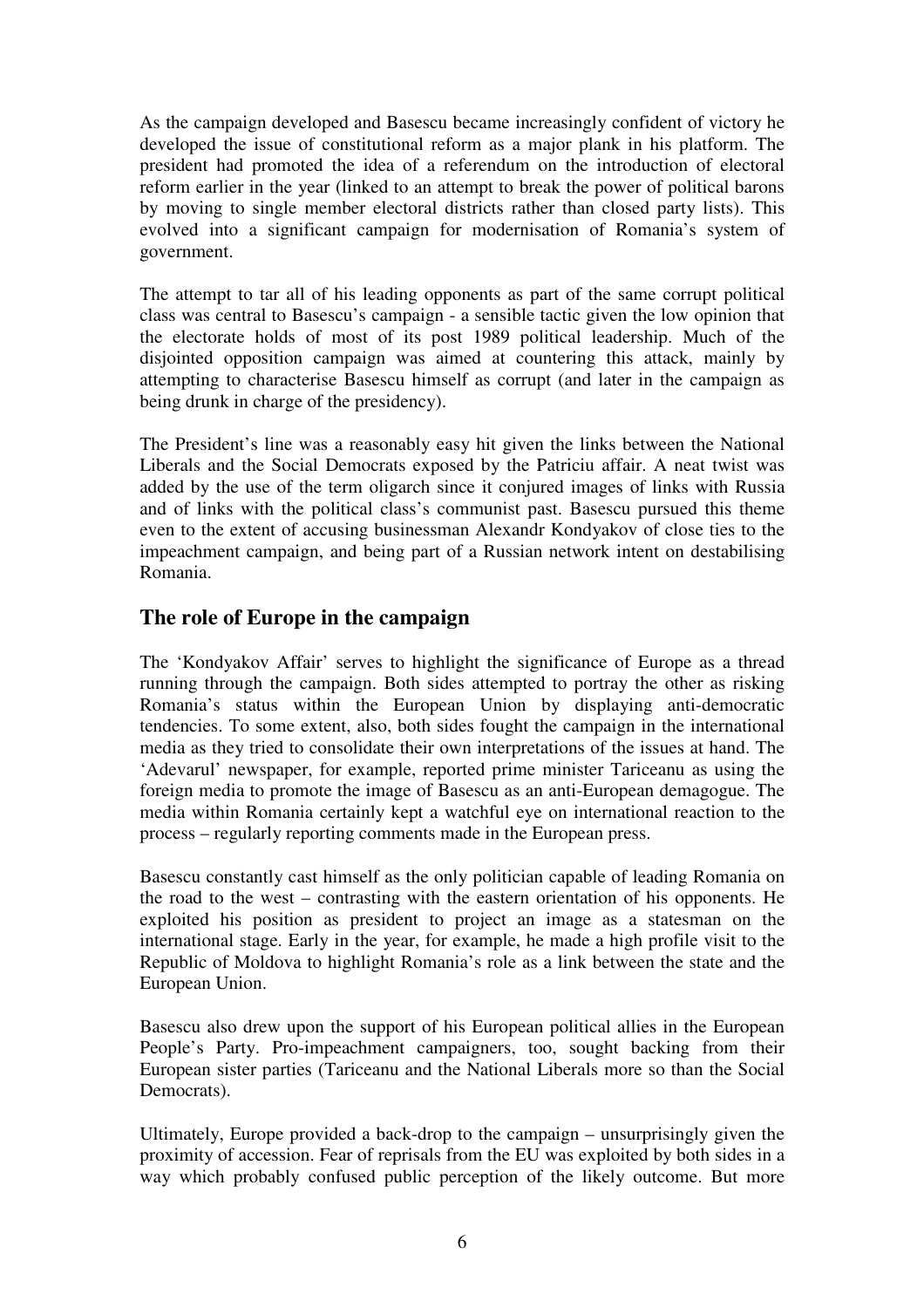prosaic, national issues were probably more significant in the final analysis in deciding the outcome of the campaign.

## **The results**

The results of the referendum stunned the leaders of Romania's main political formations and may have created the conditions for a substantial partisan realignment. As Table 1 shows, the raw results were:

**Table 1: Results of the Romanian Presidential Impeachment Referendum, May 2007** 

| Turn-out = $44.45\%$                  |           |          |
|---------------------------------------|-----------|----------|
| <b>Yes</b> (in favour of impeachment) | 2,013,099 | 24.75%   |
| <b>No</b> (against impeachment)       | 6,059,315 | 74.48%   |
| <b>Spoilt ballots</b>                 | 62,858    | $0.77\%$ |
| $\alpha$ 1 $\alpha$ 1 $\alpha$        |           |          |

Source: www.becreferendum2007.ro

The President's victory was so comprehensive that deeper analysis of the results becomes a challenge. Some patterns, though, do emerge. In general, older, more conservative voters were inclined to vote in favour of impeachment. Social Democrat and Greater Romania Party supporters were the only ones to cast a majority of their votes against Basescu.<sup>8</sup> Hungarian Alliance supporters appeared to respond to their party's support for impeachment with a substantial abstention.

As Table 2 shows, partisan loyalties were clearly strained by the referendum. Predictably, 95% of Democrat voters backed the President but a majority of National Liberal and Hungarian Alliance voters did so too despite their parties campaigning for a 'Yes' vote. Social Democrat voters showed the greatest loyalty in the 'Yes' camp with only a quarter of them backing Basescu.

| <b>Democrat Party</b>    | 95 |    |
|--------------------------|----|----|
| <b>Liberal Democrats</b> | 88 |    |
| New Generation           | 69 | 23 |
| Hungarian Alliance       | 60 | 33 |
| <b>National Liberals</b> | 57 | 38 |
| Greater Romania Party    | 46 | 48 |
| <b>Social Democrats</b>  |    | 68 |

**Table 2: Referendum voting by party preference (%)** 

Source: INSOMAR/Metro Media Transylvania exit poll, 19<sup>th</sup> May 2007. www.insomar.ro

# **Explaining the results**

The Ovidiu Sincai Institute, which has ties to the Social Democrat Party, was among the first to publish an analysis of the referendum campaign. It rejected the notion that the result can be explained solely by reference to campaign strategies and political marketing. Instead it cast the contest as being a deeper one between democracy and 'centrist-populism'. It identified competing economic oligarchies as being at the core of the conflict, with Basescu and the Democratic Party representing the 'new

<sup>&</sup>lt;sup>8</sup> The Greater Romania Party is the party of nationalist-populist Corneliu Vadim Tudor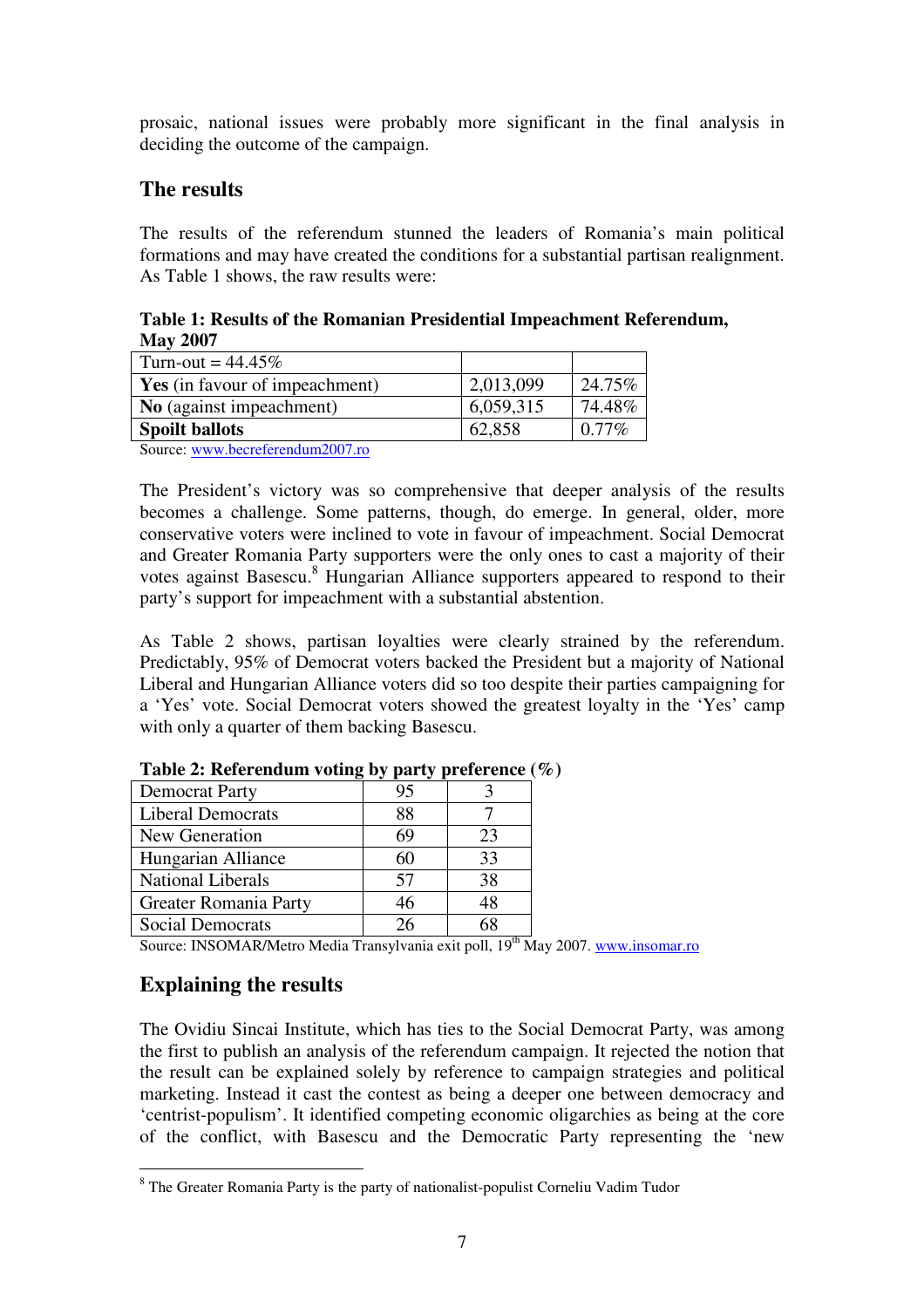oligarchy' who were seeking to challenge the dominance who gained most from the transition. It is beyond the scope of this paper to fully assess the validity of the Institute's analysis, but the view that Basescu represents a new political landscape is shared by other commentators.

External factors may have played a role. As already mentioned, there were substantial concerns about the impact of the impeachment process on Romania's position within the European Union. Fears were expressed both about the stability of Romania's democracy and the possible impact on the reform process. European Commission President Jose Manuel Barroso was quick to welcome Basescu's victory and to stress his confidence that moves to tackle corruption and reform the judiciary would continue following the result of the referendum.<sup>9</sup>

But factors relating to the campaign itself doubtless contributed too. Basescu is a highly skilled communicator and a charismatic politician. His campaign was better organised, well financed and had a clear message, in contrast to his opponents. The spectrum of views represented by the advocates of impeachment made it difficult to present a united image. And, importantly, the broader national context favoured the president too: Romania has been enjoying a period of sustained economic growth and inward investment; and of course the country has just been admitted to the EU club, a process begun years before but achieved under Basescu's stewardship.

Additionally, though, the number of parties allied against the president does not reflect the level of political capital that they brought together. Each of them was in some way weakened. The Social Democrats remain one of Central and Eastern Europe's most enduring and successful parties but they have been in a state of shock since their defeat in 2004 and the subsequent prosecution of their presidential candidate on corruption charges. The Conservative Party lost much of its authority by abandoning the Social Democrats to join the Alliance government. The Greater Romania Party never re-captured the support it won in the 2000 elections and is threatened by the rise of Becali's New Generation Party. And the National Liberals, of course, were at the centre of the political storm. Added to all of this was the Romanian electorate's lack of belief in its parliament and politicians, making an alliance of them an easy target for a populist campaign.

There were many who backed the campaign for impeachment because they felt Basescu had exceeded his powers and that he was a threat to Romania's democracy. But even the range of interests drawn up to support the campaign could not overcome the political credits that Basescu had accumulated since taking office.

#### **Winners and losers**

 $\overline{a}$ 

In the short term the biggest losers from the campaign would appear to be the Social Democrats and the National Liberals.

<sup>&</sup>lt;sup>9</sup> The European People's Party enthusiastically welcomed the result of the referendum but post-election reaction from the Party of European Socialists, European Liberal Democrats and Reform Party or Alliance of Liberal Democrats for Europe is harder to find.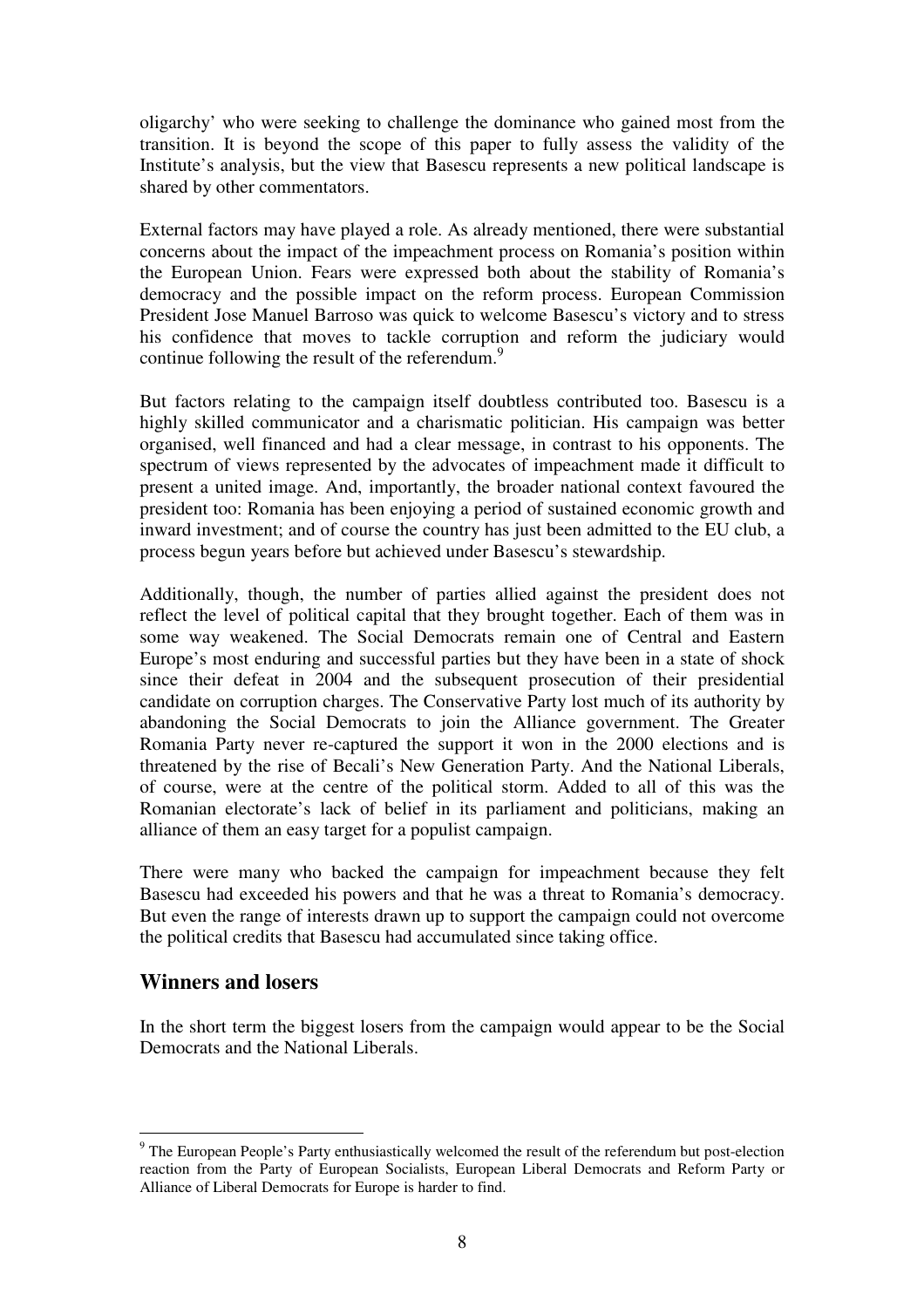Although the Social Democrats retained the loyalty of over two thirds of its supporters who voted 'Yes' in the referendum, the result overall did nothing to heal the divisions within the party.

The National Liberals, on the other hand, face a real crisis. Prior to the impeachment process they had seen the Liberal Democrat Party take relatively few defectors with them into the President's camp. Now, the party is in near meltdown with various factions fighting for control. Tariceanu, who might have been expected to resign in the face of such a massive electoral defeat, is left clinging to office as his only hope of avoiding catastrophe in early parliamentary elections. By the beginning of June Tariceanu was attempting to conjure up the ghost of the Democratic Convention – proposing an electoral alliance with the remnants of the Christian Democrat movement which fell from power in 2000. The boutique size of the parties involved could be taken as a sign of the desperate straights the National Liberal Party finds itself in.

Both the Conservative Party and the Greater Romania were facing declining levels of support prior to the campaign. The referendum results will have done nothing to arrest that decline. Vadim Tudor at least can rely on a more solid party organisation and an established electoral base amongst avowed nationalists and disaffected 'transition losers'. The Conservatives, though, face the prospect of elimination from Parliament unless they can find a bigger partner to run with on a joint list (something the Social Democrats, for instance, will be less likely to consider following The Conservatives desertion from their joint list after the 2004 poll.)

Amongst the winners, the Democratic Party is clearly in the strongest position. It is dangerous to predict even the near future in the politics of Central and Eastern Europe but the boost they will receive from the outcome of the referendum will be built on firm footings. They have proved flexible enough to survive both government and opposition since 1991. They have retained a consistent line of opposition to the communist successor left while being sufficiently pragmatic to form alliances with a series of other parties. Crucially they have survived a change of leadership and they have an experienced and skilled leadership team. The most obvious bear trap they will encounter is after the next round of parliamentary elections if they fail to win an outright majority. The coalition choices they make will determine the international image of their government and the development of opposition politics in the country. Too heavy a dose of populist nationalism could strain Romania's relations with the EU and push the Social Democrats and National Liberals closer together.

The other significant winners of the referendum campaign could be Becali's New Generation Party. Until now it has looked little different from the string of 'vanity parties' that have been a feature of post-communist politics in the region – disappearing from the scene once their policies and personnel come under sustained scrutiny. However, Becali has a high media profile thanks to his football interests and the party has an obvious target in the significant electorate of the Greater Romania Party. With the Hungarian Alliance having damaged its relationship with Basescu, the New Generation Party may well also have positioned itself as a potential coalition partner for the Democrats and the Liberal Democrats after the next parliamentary elections, despite its nationalistic rhetoric.